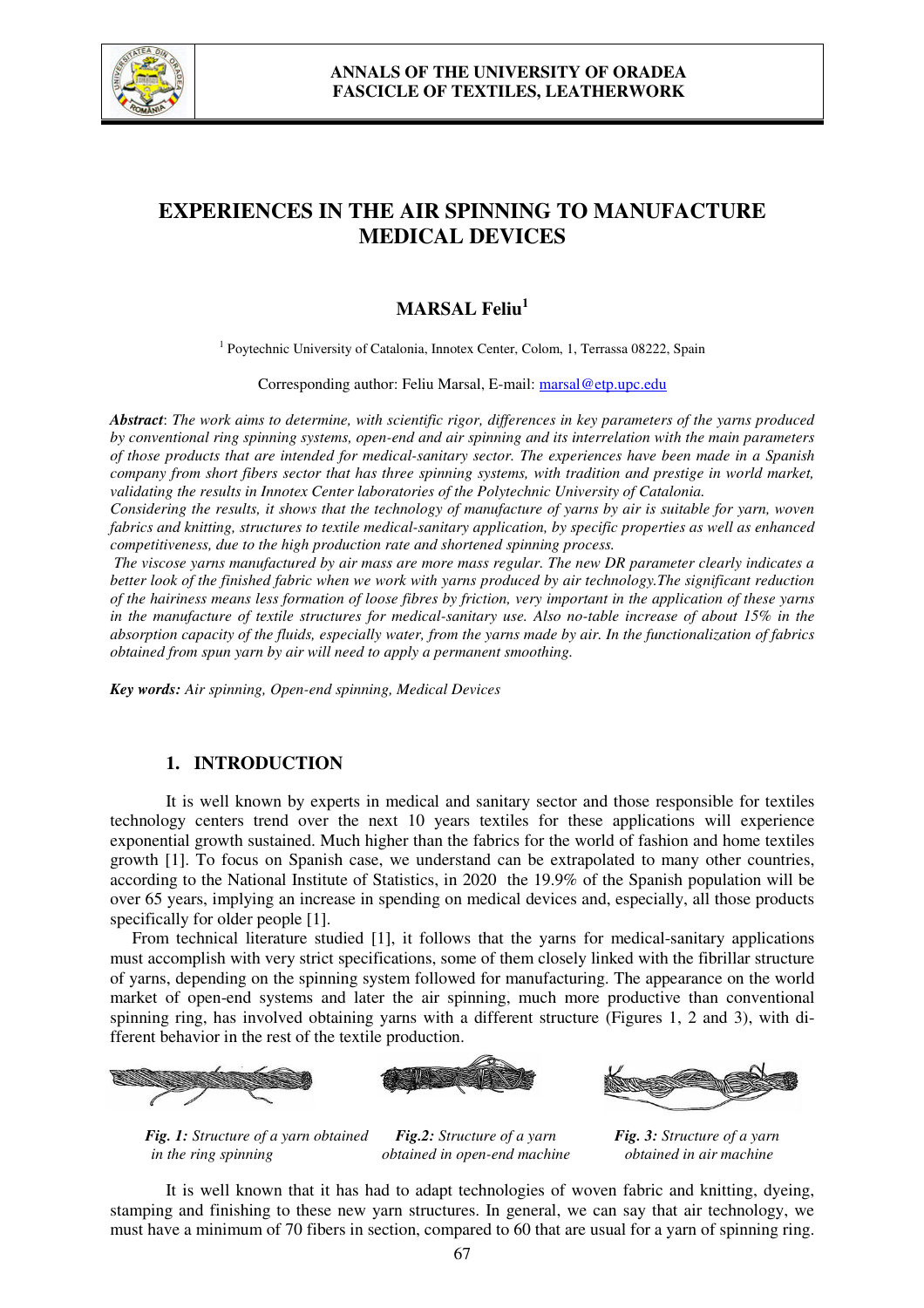It should be in mind that an open-end yarn is difficult to obtain, in an industrial production process, with less than 120 fibers per section [2].

A recent comparative study [3], from the economic point of view, between the conventional ring system and the spinning air to produce viscose yarns of 30 Ne, for knitted fabrics, with a production of 750 kilos / hour is deducted that in the study conditions established, air technology reduces the space occupied and the energy required to manufacture the yarn in 30% and it reduces the personnel required to 18 people instead of the 47 required in the ring continuous process.

## **2. EXPERIMENTAL PHASE**

The spinning process followed cotton carding, comprising a blowroom, suited to the characteristics of the treated material, a card autoregulated short and long term, two steps of drawframe, the second self-regulating, a roving frame and a spinning frame. Subsequently, the yarns are cleaned and winding. We worked on ring spinning frames of 912 spindles, open-end machines of 312 spindles and air spinning machines of 40 spindles. Production speeds have gone from 21,5 meters/minute on ring spinning, 110 meters/minute in the open-end machine, reaching 330 meters/minute in the air spinning.

We have manufactured viscose yarn number 40 metric, with a twist of 700 turns/meter in Z direc-tion, by the carded cotton system, by open-end system and by air spinning. In open-end systems and spinning by air we start from the same second step of drawframe used in the manufacture of yarns in the ring spinning frame. In our study are strictly maintained environment conditions, both raw material and the spinning process. Only the parameters have varied in spinning machine. The work was carried out in a Spanish short fibers spinning that has three spinning systems in industrial production process, at normal speed for this type of production, with a large sample, over several days of production, so we must understand results as very significant.

In Innotex Center laboratories of the Polytechnic University of Catalonia, we have validated the results. To characterize the yarns we compared its dynamometric behavior, regularity mass, hairiness, coefficient of friction and bulk. Has been extended the study of conventional mass regularity (Uster, CV, thin points, thick points and neps in 1000 meters length yarn) with a new parameter, developed in our laboratories in collaboration with Keisokki, called DR (Deviation Rate), which is much better parameter related to the appearance of the finished fabric than conventional parameters [4] [5]. A DR of 45% means that 45% of the analyzed meters exceed, more or less, the average mass of the yarn increased and decreased by 5%. For this determination we consider reference yarn lengths of 1,37 meter (1,5 yards), working the mass evenness installation at Inert Test. In Figure 4, the concept of DR is described. It has been completed the comparative study of the regularity of yarns mass by determining  $CV_L$  (%), obtained with the same reference lengths.



*Fig. 4: DR concept to determine the regularity of yarns and predict the appearance of the finished fabric*

Hairiness of the yarns is measured by the number of hairs of different lengths, in 400 meters of yarn. We define H index, an index of hairiness, with complex formulation, and S3 and as the amount of hairs length equal or higher than 3 mm. The bulk is measured on a Bulkometer indicating the bulkiness of the yarn in  $cm^3/g$  of yarn. With yarns obtained in three spinning systems to be compared, it has been manufactured knitted in a circular small diameter laboratory machine to determine their propensity to pilling, abrasion behavior and their ability to absorb fluids, especially water. The scale of pilling propensity varies from 1-5, reserving grade 1 for yarns with high propensity to pilling and level 5 for items that are not pilling in a normal use of the garment or medical device.

#### **3. DISCUSSION OF THE RESULTS**

 In table 1, 2 and 3 indicate the main parameters of the yarns obtained in the ring spinning, open-end and air spinning, respectively.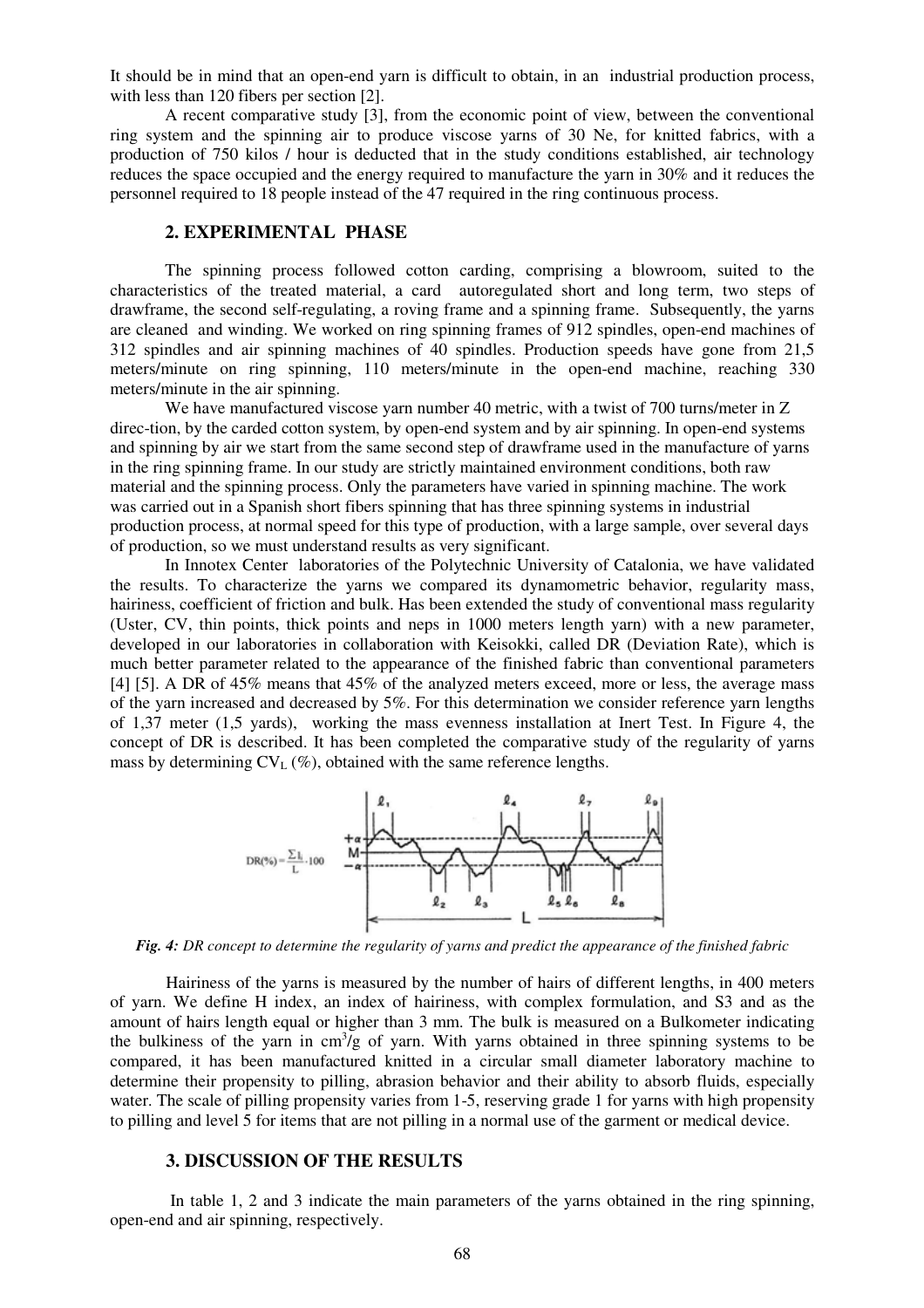

# **ANNALS OF THE UNIVERSITY OF ORADEA FASCICLE OF TEXTILES, LEATHERWORK**

*Table 1: Main parameters of yarns manufactured byopen-end spinning (viscose), 40Nm, 700 turns/meter*

| <b>Table 1:</b> Main parameters of yarns |
|------------------------------------------|
| manufactured by spinning ring (viscose), |
| 40Nm, 700 turns/meter                    |

|                                   | <b>RESULTS</b>   | <b>PARAMETERS</b>            | <b>RESULTS</b>  |
|-----------------------------------|------------------|------------------------------|-----------------|
| <b>PARAMETERS</b>                 |                  |                              |                 |
|                                   |                  | <b>Behavior dinamométric</b> |                 |
| Behavior dinamométric             |                  |                              | $300.9 \pm 6.4$ |
| Breaking strength (cN)            | $377.7 \pm 6.1$  | Breaking strength (cN)       | 10,6            |
| CV Breaking strength (%)          | 8,1              | CV Breaking strength (%)     |                 |
| Elongation at break (%)           | $15.0 \pm 0.1$   | Elongation at break (%)      | $12,1 \pm 0,3$  |
| CV Elongation (%)                 | 5,0              | CV Elongation (%)            | 11.8            |
| Tenacity (cN/tex)                 | 15.2             | Tenacity (cN/tex)            | 12.1            |
| <b>Mass regularity</b>            |                  | <b>Mass regularity</b>       |                 |
| CV (%)                            | 11,5             | CV (%)                       | 13,2            |
| U(%)                              | 8,9              | U(%)                         | 10,3            |
| Thin points (-50%)                | $\mathbf{0}_{.}$ | Thin points (-50%)           | 0               |
| Thick points (+50%)               | 8                | Thick points $(+50%)$        | 33              |
| Neps (+200%)                      | 38               | Neps (+200%)                 | 39              |
| Neps (+400%)                      | ı                | Neps (+400%)                 | $\bf{0}$        |
| DR (%) $(1,37 \text{ m} \pm 5\%)$ | 21,2             | DR $(\%)$ (1,37 m $\pm$ 5%)  | 26,8            |
| $CV_L$ (%) (1,37 m)               | 4,2              | $CV_L$ (%) (1,37 m)          | 4,5             |
| <b>Hairiness</b>                  |                  | <b>Hairiness</b>             |                 |
| N1                                | 64137            | N1                           | 10314           |
| N <sub>2</sub>                    | 12635            | N <sub>2</sub>               | 1789            |
| N <sub>3</sub>                    | 7590             | N <sub>3</sub>               | 1017            |
| N4                                | 6975             | N <sub>4</sub>               | 1328            |
| N6                                | 2045             | N6                           | 685             |
| <b>N8</b>                         | 154              | N8                           | 87              |
| N10                               | $\overline{c}$   | N10                          | 1               |
| н                                 | 15               | н                            | 33              |
| S3                                | 16766            | S3                           | 3118            |
| Bulk $(cm^3/g)$                   | 3,54             | Bulk $(cm^3/g)$              | 3,25            |
| Pilling                           | 2/3              | Pilling                      | 3/4             |
| Abrasion to 15.000 cycles         |                  | Abrasion to 15.000 cycles    |                 |
| Weight loss (%)                   | 8.7              | Weight loss (%)              | 8.9             |
| Water absorption (s)              | 6,8              | Water absorption (s)         | 6,7             |
| Coefficient of friction           | 0,28             | Coefficient of friction      | 0.30            |
|                                   |                  |                              |                 |

As it is well known, the yarn manufactured in the ring spinning has a greater tenacity. The yarns made by air increased toughness in comparation with open-end and their traction breaking elongation is very close, being smaller than that obtained when manufacturing the same yarn in the ring spinning.The yarns manufactured by air, as shown in the tables of comparative results, have excellent mass regularly. For most medical and health textiles, yarn regularity is a technical conditioning. The yarns manufactured by air improve regularity, whether measured with conventional parameters such as the new parameters used in this work (DR and  $CV<sub>L</sub>$ ). We move from a DR of 21,1% for the yarn obtained in the ring spinning, considered as reference, to values of 12,6% and  $CV_L$ is reduced from 4,2 to 3,2%. The yarns produced by air have very low hairiness, both in number of hairs in each length and respective hairiness rates. This point is essential to reduce the amount of loose fibers formed by friction in textiles for medical-sanitary use. We also note that the yarn produced by air has a higher water absorption capacity [6]. We go from value of about 6,8 seconds to 5,8 seconds only, implying an increase of the absorption capacity of 15%, most determinant factor in medicalsanitary applications.In contrast tests to assess the softness of the fabrics made with three sets of yarns, made by several expert evaluators in marketing fabrics [5], following a specific procedure essay that takes into account international standards, we obtain the softest are made of yarn of ring spinning, followed by open-end and the harsher are manufactured by air technology. This end finds its justification in the internal structure of these yarns. For some medical applications we leverage operations functionalization of fabrics, to confer specific properties to apply a permanent softening product compatible with the rest of applied products and the requirements marked in application protocols of these fabrics in the medical-sanitary sector.